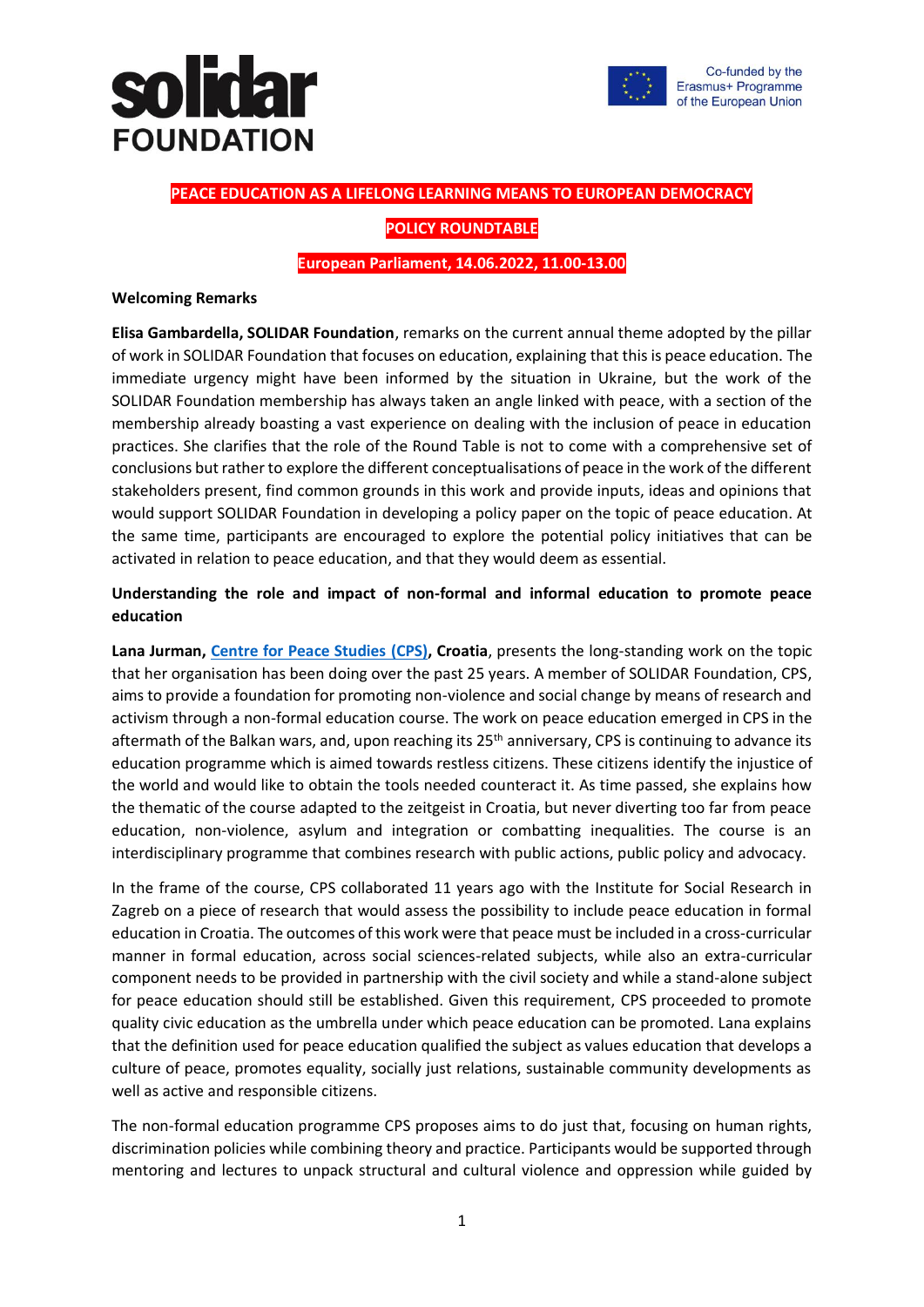# **Tda FOUNDATION**



facilitators coming from both the academia and practice. The goal of the course is to promote Johan Galtung's vision of a positive peace, which radically transforms values and the social order so that each human being can fulfil their potential.

The course is delivered in clusters which tackle the following perspectives:

- The practice of non-violent communication and collaborative manner of working
- Social change and the theory and practice around human rights
- Human security, or more broadly what rights humans should have to be truly secure
- Global society and economic justice, which also includes an angle on the ecological crisis
- Feminism and gender.

Participants can finalise the course only if the do some practical work in which they reveal their newly acquired knowledge. The course boasts 700 alumni with some currently working in ministries, agencies or civil society organisations and using the lens developed during the course. The course is co-created with teachers and learners working together to unlearn aspects and discover what is needed to be fully attuned to peace.

#### **Roundtable discussion**

**Katerina Toura, Policy Officer on Anti-Racism, DG JUST**, explains that many people still experience discrimination and racism which has severe impacts on their dignity, life opportunities and personal safety. To this end, the [EU Anti-Racism Action Plan 2020-2025](https://ec.europa.eu/info/policies/justice-and-fundamental-rights/combatting-discrimination/racism-and-xenophobia/eu-anti-racism-action-plan-2020-2025_en) serves as the overall policy on combatting racism, mainstreaming the fights against it in all EU policy fields, including education, while working in cooperation with civil society and Member States. This work is invaluable considering that structural racism can affect education, and implicitly the educational achievement and the situations of non-attainment for those discriminated. Young children whose education is curtailed by structural racist are shown to be at greater risk of poverty and exclusion from civic life. Based on EU research, this has been exacerbated by the lost opportunity to in-person schooling in vulnerable communities during COVID-19, as there seems to be a higher likelihood of lower retention and completion rates in these communities.

She continues by presenting a set of findings from the [EU minorities and discrimination survey](https://fra.europa.eu/en/news/2020/fras-second-minorities-and-discrimination-survey-dataset-now-available) implemented by the European Union Agency for Fundamental Rights, which has revealed that one in eight respondents experienced discrimination in educational settings in the past five years. The Roma population as a group has experienced such discrimination at a higher rate than the average. 9% of people with a Sub-Saharan background reported similar discrimination in the past five years while 13% of North-African background respondents experienced such instances if discrimination. The discrimination could also be based on religious grounds, with 13% of the Muslim respondents confirming such discrimination in the past 5 years. If considering the [2019 Roma and Traveller Survey,](https://fra.europa.eu/en/publication/2020/roma-travellers-survey) 28% of respondents were discriminated against in the educational settings in the past 5 years.

Katerina continues with the set of measures from the EU level to address the identified challenges. The [Race Equality Directive](https://eur-lex.europa.eu/legal-content/EN/TXT/PDF/?uri=CELEX:32000L0043&from=EN) represents the first port of call, with the European Commission being committed to combat all forms of racism in education and beyond through policies and funding. However, the content and organisation of training systems rests with Member States, therefore the European Commission can only work on strengthening inclusive education as a priority within EU-level cooperation. At the same time, inclusion and fairness are mainstreamed as priorities within the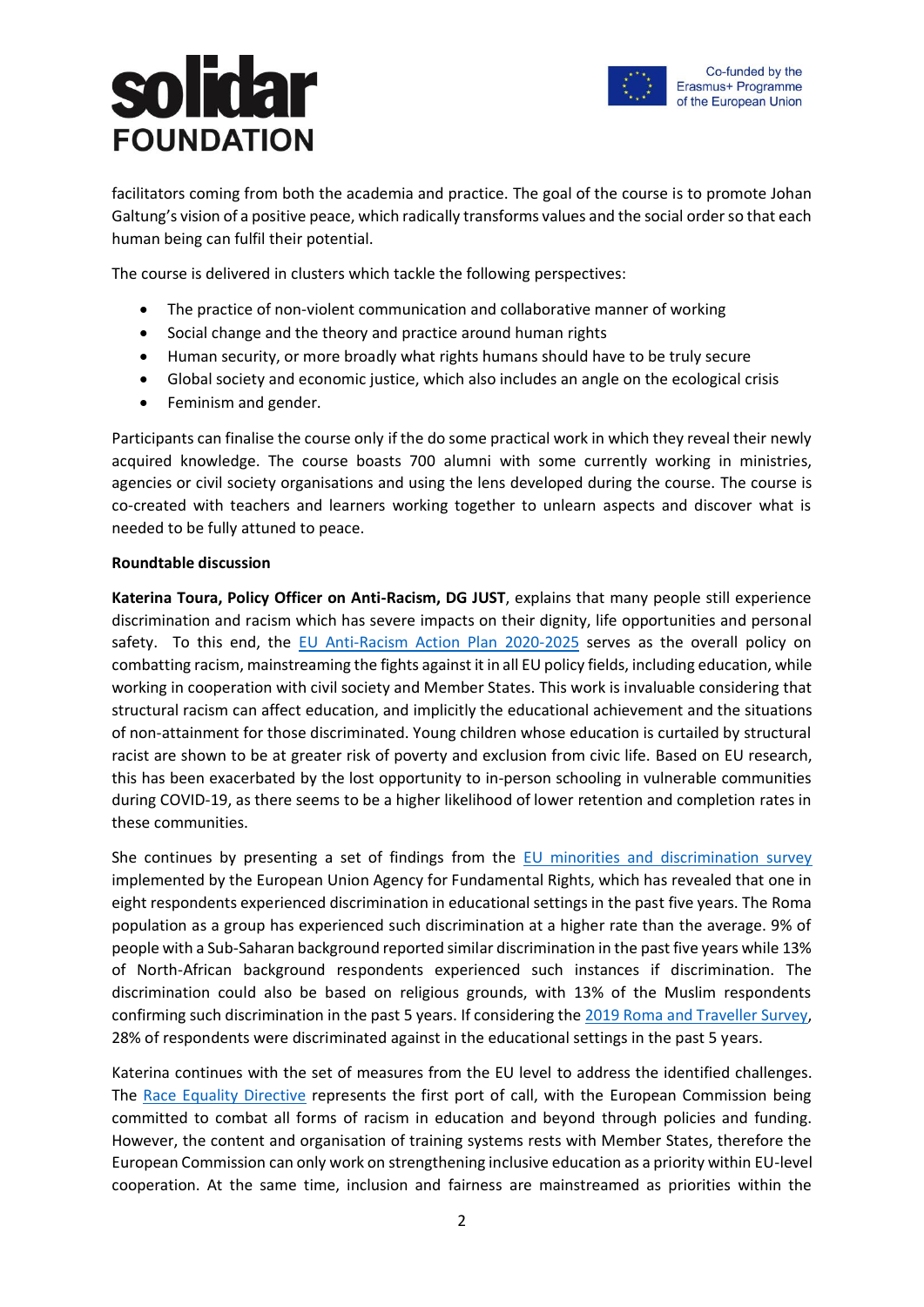## lida **FOUNDATION**



European Education Area, expanding also to the digital realm via the updated Digital Education Action Plan. The European Solidarity Corps programme serves also to support activities combatting racism, while the [Citizens, Equality, Values and Rights \(CERV\) programme](https://ec.europa.eu/info/funding-tenders/opportunities/portal/screen/programmes/cerv) provides financial support to Member States' authorities, civil society organisation and national organisations, amongst others, to address racism, xenophobia and discrimination, including with regards to lack of access to education.

Katerina invites participants to look at the Council of Europe's [European Commission against Racism](https://www.coe.int/en/web/european-commission-against-racism-and-intolerance/ecri-standards)  and Intolerance (ECRI)'s [Policy recommendation no. 10](https://www.coe.int/en/web/european-commission-against-racism-and-intolerance/ecri-standards) on combatting racism and racial discrimination in and through school education to identify also the requirements in terms of training the members of the teaching profession to work in multicultural environments. It also considers racism in the process of teaching history, including colonialism and its permeating legacy in learning by means of revising curricular content and revising history education to eradicate stereotypes. Without decolonizing history, it is difficult to understand contemporary societies.

Katerina concludes with a call for expanding the work on peace education and combatting racism outside of formal education, ensuring a lifelong learning perspective for this and emboldening CSOs and stakeholders to collaborate on addressing these challenges.

**Victor Negrescu, MEP, S&D Group**, highlights the existence of work on peace education within the European Parliament's CULT Committee while referring to its scope as the participation of European citizens at global level in efforts for promoting peace, stability, tolerance, respect and the broader EU values. The goal is defending them and promoting them abroad to ensure a stable environment within and beyond the borders of the EU. To this end, school curricula needs to be revised, to include more aspects on the relevance of tolerance, history and debate/dialogue, promoting hard and soft skills connected to this. He underlines the fact that peace represents a way to live in harmony, ensuring that communities living close by are getting along and thriving. Non-formal and informal education can be a way to achieve this.

He links the work on peace education with the recommendations that came out of the Conference on [the Future of Europe,](https://futureu.europa.eu/?locale=en) namely with those that were focused on the expansion of the powers of the EU in relation to citizenship education. The work on this is ongoing and he reiterates the commitment to collaborate with SOLIDAR Foundation in developing recommendations linked to peace education that the CULT Committee can promote in relation to the European Education Area. This can take the form of an Own-Initiative Report from the CULT Committee on Global Citizenship Education which would benefit from the perspectives of organisations involved in the work on the themes, such as SOLIDAR Foundation. Dialogue and collaboration is needed now, more than ever, to boost the prominence of peace education in Europe.

**Ruba Hilal, Secretary General[, International Falcon Movement](https://ifm-sei.org/)**, draws attention to the fact that peace education should not only be reduced to the absence of war, while peace education must be used to develop critical thinking and the knowledge of how to practice it. There is a consensus over peace being the desired status-quo but more work needs to be done on creating an environment in which this consensus is put into practice. She details how, in the work of the IFM, a difference of opinions can also be a conflict. However, a conflict should not be seen with negative connotations, but should rather be considered from the perspective of the opportunities it arises in terms of how the conflict is dealt with. The conflicts should be welcome, while tools need to be developed to ensure that people are equipped to learn and grow from conflicts. Therefore, these tools cannot be provided only within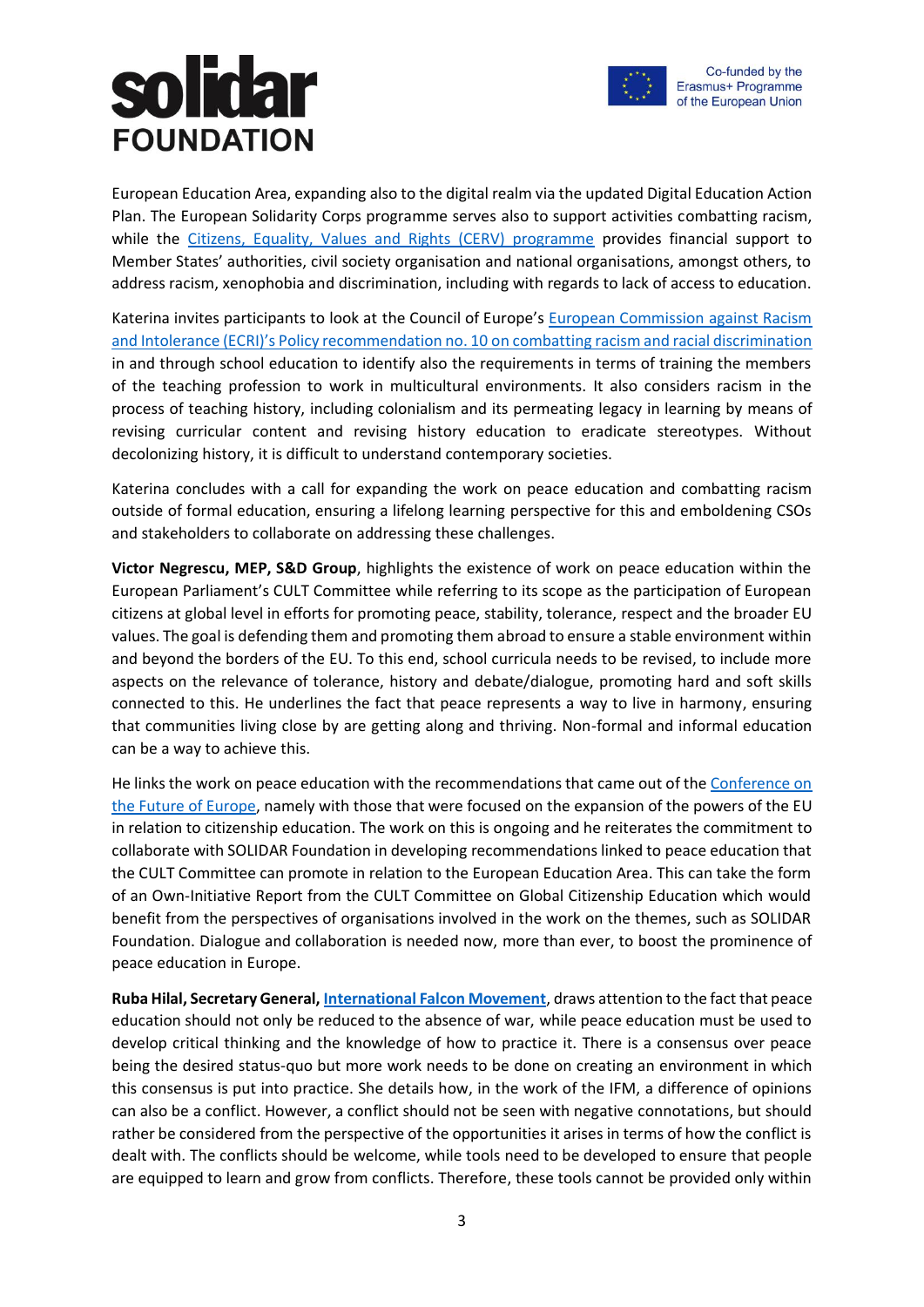# **TO3 FOUNDATION**



formal education. Many times, there is even an inadequacy in terms of explaining to children within formal education how situations, like the one in Ukraine, should be dealt with. IFM endeavours in supporting formal education and other learning experiences through the development of toolkits and educational resources on peace education.

Ruba informs participants that, as of 1987, IFM as received the Messenger of Peace distinction from the UN General Assembly, and it has continued tirelessly ensuring that there is no disturbance of peace anywhere, as any such disturbance around the world is impacting the entire world. IFM will remain committed in this work in the coming years.

### **Discussion**

Participants and speakers share resources, advancing with a more in-depth discussion on the work performed by each speaker in terms of context, partners, scope. Ruba Hilal touches upon the Building Bridges project of IFM.

Participants raise the concern that many times the young people are not the focus of active citizenship and citizenship education, especially from the perspective of them not being included as part of the stakeholder discussions on topics that concern them. Similarly, in supporting children, representatives from the European Trade Union Committee for Education (ETUCE) highlight an insufficient support regarding working with families and carers. The teaching profession requires more preparation on how to collaborate with the families, especially when it comes to controversial topics and developing an expertise on broaching sensitive and emotional topics in a way that constructively steers classroom debates. This would also require a curricular revision to ensure that minority histories are also opened up within the classroom, a point which was made by representatives from Euroclio.

Following another thread, participants discuss on the broad range of terminology existent when it comes to peace education and adjacent topics, exploring the possibility of sharing a common language but also the implications in terms of diversity of views caused by a common language around the topic. The consensus in this sense among the participants was the need to provide all forms of learning, and, potentially, focus on establishing a concept, such as the Council of Europe's North-South Centre's global education, as an overarching topic which would then allow for divergencies at national or local context.

Participants recall also the power of informal learning, through various examples of their work which foresaw cooking activities, sports activities and the like in an effort to mix different types of learners and promote peace through activities which unite people. Participants express interest in the research to follow up on the indicators for assessing how knowledge on peace is acquired by learners. At the same time, they stress on the fact that the policy recommendations should promote the transversal learning of peace education, in a cross-curricular fashion, the promotion of intergenerational learning, as well as the usage of critical pedagogy and the fostering of a whole-community approach in which communities and the civil society are allowed to be more present within formal education.

The European Commission representative launches a word of caution on the feasibility of developing shared histories in education processes, as similar initiatives were previously tried and have not led to long-term success. However, she encourages participants to get in touch with her for being connected to the Member State representative from their country working on the development of a new